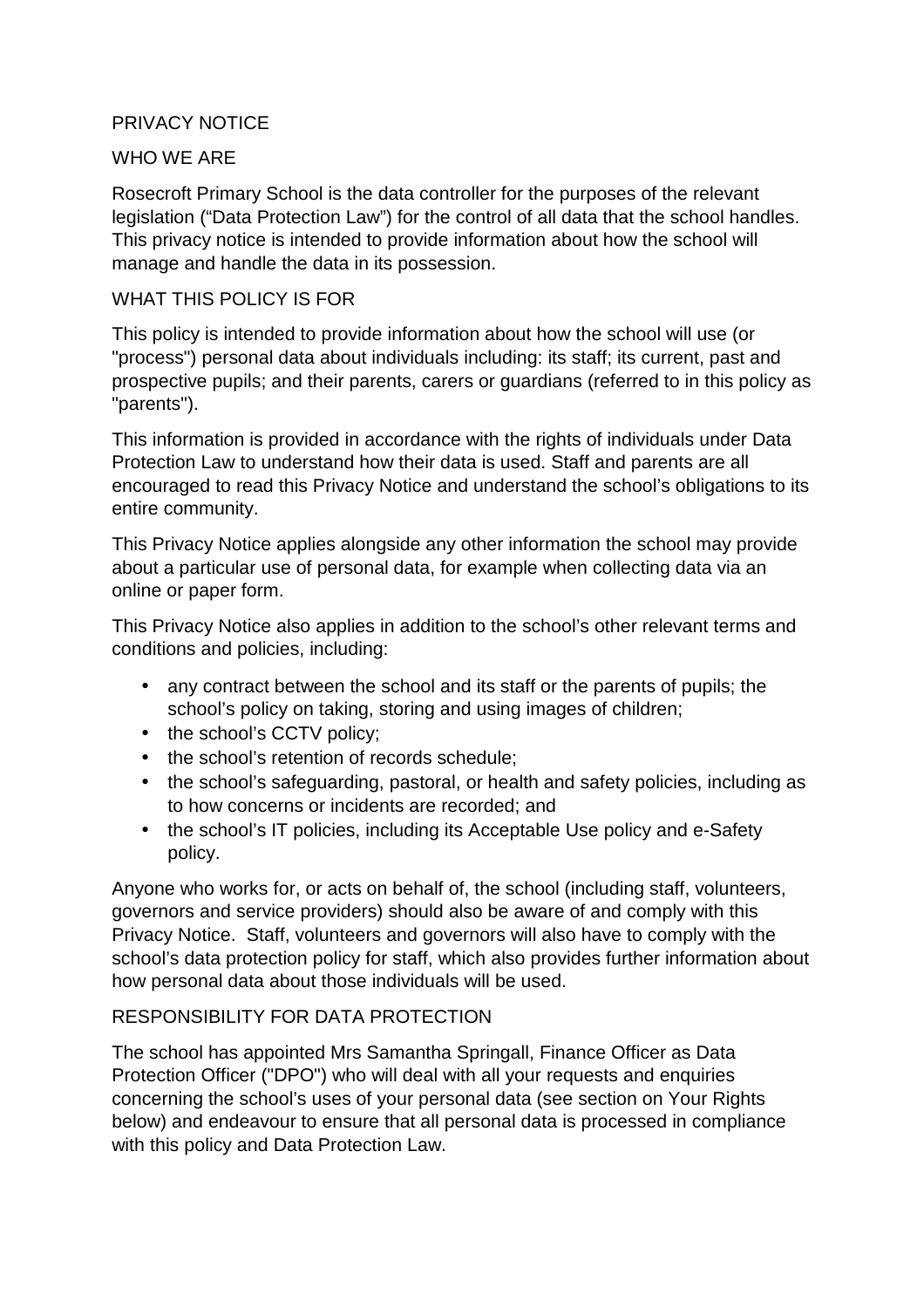She can be contacted by e-mail at finance@rosecroft.norfolk.sch.uk or via the school office.

#### **DEFINITIONS**

"Personal data" is any information that relates to a living individual who can be identified from that information. Processing is any use that is made of data, including collecting, storing, amending, disclosing or destroying it.

"Special categories of personal data" means information about an individual's racial or ethnic origin, political opinions, religious or philosophical beliefs, trade union membership, health, sex life or sexual orientation and biometric data.

"Criminal records data" means information about an individual's criminal convictions and offences, and information relating to criminal allegations and proceedings.

## WHY THE SCHOOL NEEDS TO PROCESS PERSONAL DATA

In order to carry out its ordinary duties to staff, pupils and parents, the school may process a wide range of personal data about individuals (including current, past and prospective staff, pupils or parents) as part of its daily operation.

Some of this activity the school will need to carry out in order to fulfil its legal rights, duties or obligations – including those under a contract with its staff, or parents of its pupils.

Other uses of personal data will be made in accordance with the school's legitimate interests, or the legitimate interests of another, provided that these are not outweighed by the impact on individuals and provided it does not involve special or sensitive types of data.

The school expects that the following uses may fall within that category of its (or its community's) "legitimate interests":

- For the purposes of student admission (and to confirm the identity of prospective pupils and their parents);
- To provide education services, including musical education, sporting activities and extra-curricular activities to pupils,
- monitoring pupils' progress and educational needs;
- Maintaining relationships with alum the school community, including fundraising activity
- For the purposes of management planning and forecasting, research and statistical analysis, including that imposed or provided for by law (such as diversity or gender pay gap analysis and taxation records);
- To enable relevant authorities to monitor the school's performance and to intervene or assist with incidents as appropriate;
- To give and receive information about past, current and prospective pupils to/from any educational institution that the student attended or where it is proposed they attend;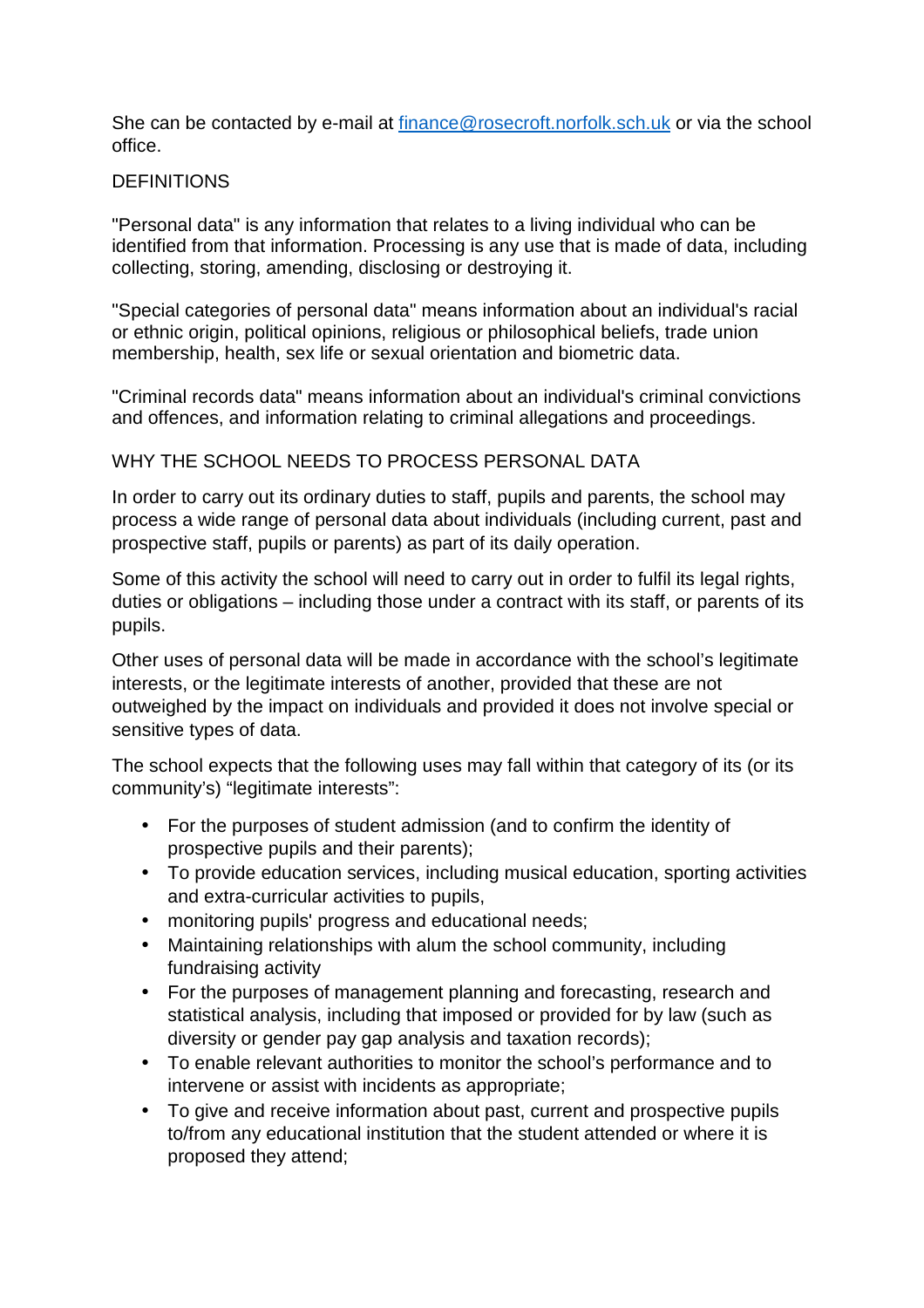- To enable pupils to take part in national or other assessments, and to publish the results of public examinations or other achievements of pupils of the school;
- To safeguard pupils' welfare and provide appropriate pastoral care;
- To monitor (as appropriate) use of the school's IT and communications systems in accordance with the school's IT: acceptable use policy;
- To make use of photographic images of pupils in school publications, on the school website in accordance with the school's policy on taking, storing and using images of children;
- For security purposes, including CCTV in accordance with the school's CCTV policy; and
- Where otherwise reasonably necessary for the school's purposes, including to obtain appropriate professional advice and insurance for the school.

In addition, the school may need to process special category personal data (concerning health, ethnicity, religion or sexual life) or criminal records information (such as when carrying out DBS checks) in accordance with rights or duties imposed on it by law, including as regards safeguarding and employment, or from time to time by explicit consent where required. These reasons may include:

- To safeguard pupils' welfare and provide appropriate pastoral (and where necessary, medical) care, and to take appropriate action in the event of an emergency, incident or accident, including by disclosing details of an individual's medical condition where it is in the individual's interests to do so: for example for medical advice, social services, insurance purposes or to organisers of School trips;
- To provide educational services in the context of any special educational needs of a pupil;
- In connection with employment of its staff, for example DBS checks, welfare or pensions; or
- For legal and regulatory purposes (for example child protection, diversity monitoring and health and safety) and to comply with its legal obligations and duties of care.

# TYPES OF PERSONAL DATA PROCESSED BY THE SCHOOL

This will include by way of example:

- names, addresses, telephone numbers, e-mail addresses and other contact details;
- car details (about those who use our car parking facilities);
- bank details and other financial information, e.g. about parents who pay fees to the school;
- past, present and prospective pupils' academic, disciplinary, admissions and attendance records (including information about any special needs), and examination marks;
- where appropriate, information about individuals' health, and contact details for their next of kin;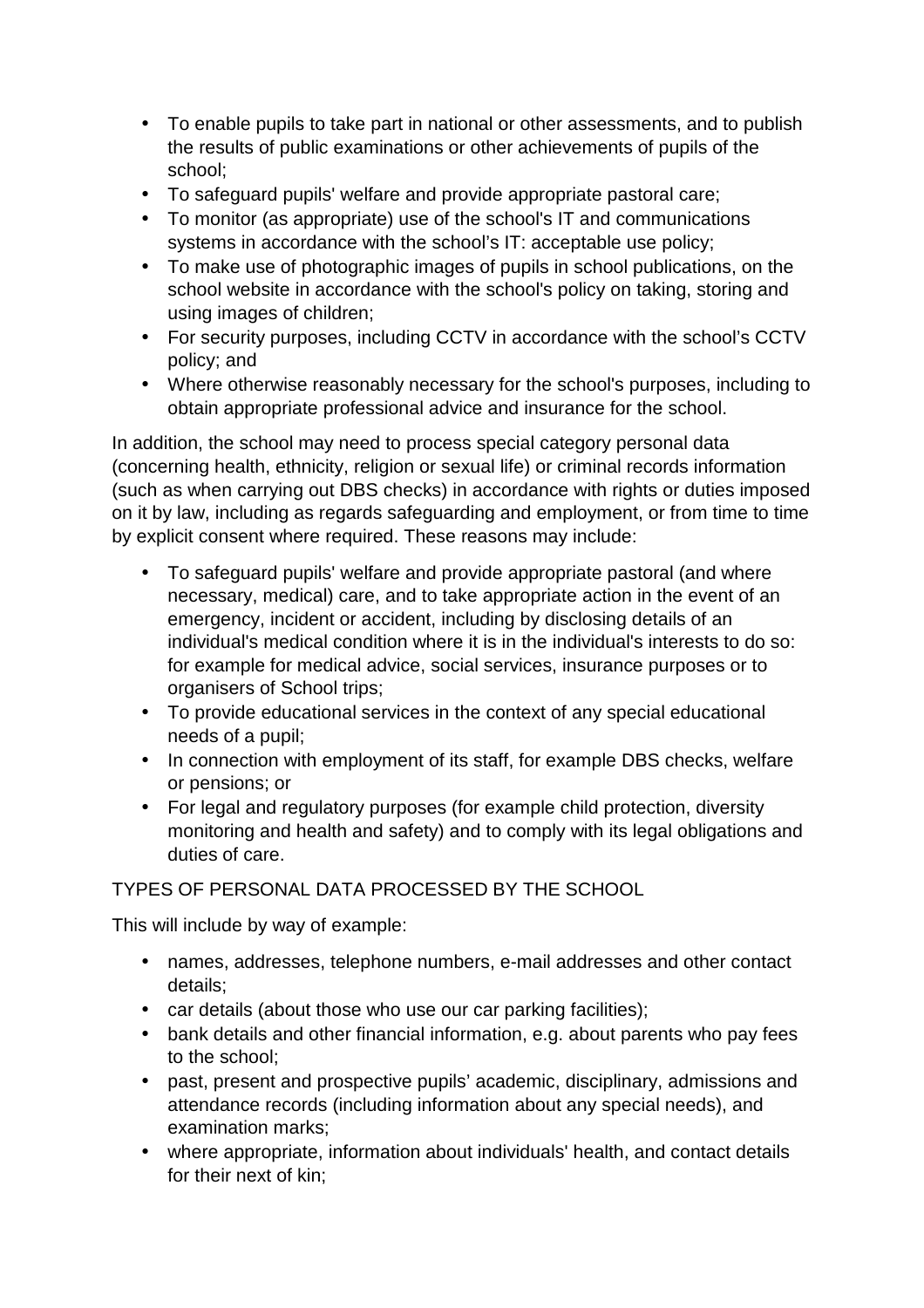- information provided by previous educational establishments and/or other professionals or organisations working with pupils; and
- images of pupils (and occasionally other individuals) engaging in school activities, and images captured by the school's CCTV system (in accordance with the school's policy on taking, storing and using images of children);

# HOW THE SCHOOL COLLECTS DATA

Generally, the school receives personal data from the individual directly (including, in the case of pupils, from their parents). This may be via a form, or simply in the ordinary course of interaction or communication (such as email or written assessments). However in some cases personal data may be supplied by third parties (for example another school, or other professionals or authorities working with that individual); or collected from publicly available resources.

# WHO HAS ACCESS TO PERSONAL DATA AND WHO THE SCHOOL SHARES IT **WITH**

Occasionally, the school will need to share personal information relating to its community with third parties, such as professional advisers (lawyers and accountants) or relevant authorities (HMRC, police or the local authority). For the most part, personal data collected by the school will remain within the school and will be processed by appropriate individuals only in accordance with access protocols (i.e. on a 'need to know' basis). Particularly strict rules of access apply in the context of safeguarding files.

However, a certain amount of any SEN student's relevant information will need to be provided to staff more widely in the context of providing the necessary care and education that the student requires.

Staff, pupils and parents are reminded that the school is under duties imposed by law and statutory guidance (including Keeping Children Safe in Education) to record or report incidents and concerns that arise or are reported to it, in some cases regardless of whether they are proven, if they meet a certain threshold of seriousness in their nature or regularity. This may include file notes on personnel or safeguarding files, and in some cases referrals to relevant authorities such as the LADO or police. For further information about this, please view the school's Safeguarding Policy.

Finally, in accordance with Data Protection Law, some of the school's processing activity is carried out on its behalf by third parties, such as IT systems, web developers or cloud storage providers. This is always subject to contractual assurances that personal data will be kept securely and only in accordance with the school's specific directions.

# HOW LONG WE KEEP PERSONAL DATA

The School will retain personal data securely and only in line with how long it is necessary to keep for a legitimate and lawful reason. Typically, the legal recommendation for how long to keep ordinary staff and student personnel files is up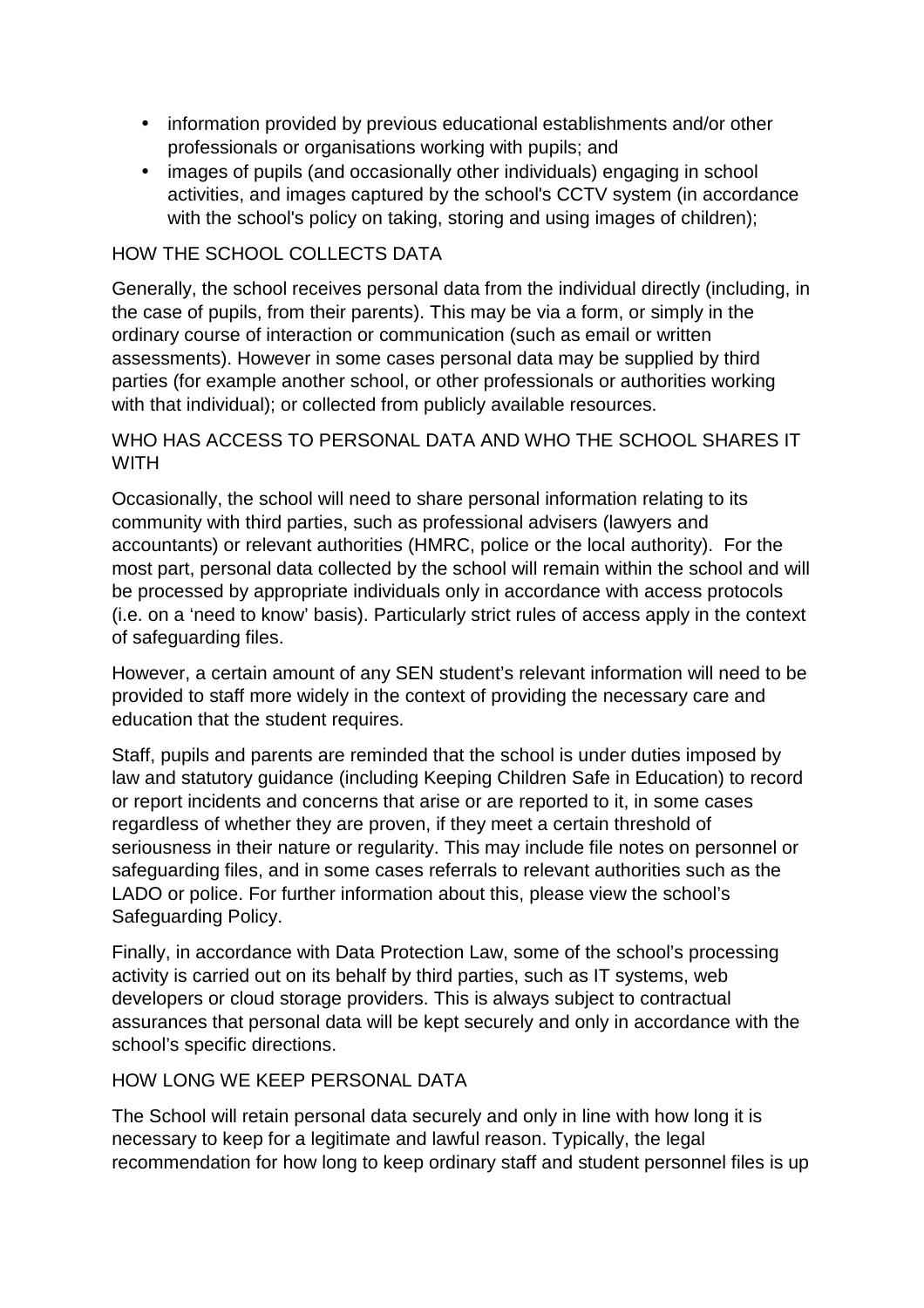to 7 years following departure from the school. However, incident reports and safeguarding files will need to be kept much longer, in accordance with specific legal requirements. If you have any specific queries about how this policy is applied or wish to request that personal data that you no longer believe to be relevant is considered for erasure, please contact Mrs Samantha Springall, via the school office. However, please bear in mind that the school may have lawful and necessary reasons to hold on to some data.

## KEEPING IN TOUCH AND SUPPORTING THE SCHOOL

The school will use the contact details of parents and other members of the school community to keep them updated about the activities of the school and parent events of interest, including by sending updates and newsletters, by email and by post.

# YOUR RIGHTS

Individuals have various rights under Data Protection Law to access and understand personal data about them held by the school, and in some cases ask for it to be erased or amended or for the school to stop processing it, but subject to certain exemptions and limitations.

Any individual wishing to access or amend their personal data or wishing it to be transferred to another person or organisation, should put their request in writing to Mrs Samantha Springall.

The School will endeavour to respond to any such written requests as soon as is reasonably practicable and in any event within statutory time-limits, which is one month in the case of requests for access to information. The school will be better able to respond quickly to smaller, targeted requests for information. If the request is manifestly excessive or similar to previous requests, the school may ask you to reconsider or charge a proportionate fee, but only where Data Protection Law allows it.

You should be aware that certain data is exempt from the right of access. This may include information that identifies other individuals, or information that is subject to legal professional privilege.

Pupils can make subject access requests for their own personal data, provided that, in the reasonable opinion of the school, they have sufficient maturity to understand the request they are making (see section Whose Rights below). Indeed, while a person with parental responsibility will generally be expected to make a subject access request on behalf of younger pupils, the information in question is always considered to be the child's at law. A pupil of any age may ask a parent or other representative to make a subject access request on his/her behalf, and moreover (if of sufficient age) their consent or authority may need to be sought by the parent. Pupils aged 13 are generally assumed to have this level of maturity, although this will depend on both the child and the personal data requested, including any relevant circumstances at home. Children younger than 13 may be sufficiently mature to have a say in this decision. All subject access requests from pupils will therefore be considered on a case by case basis.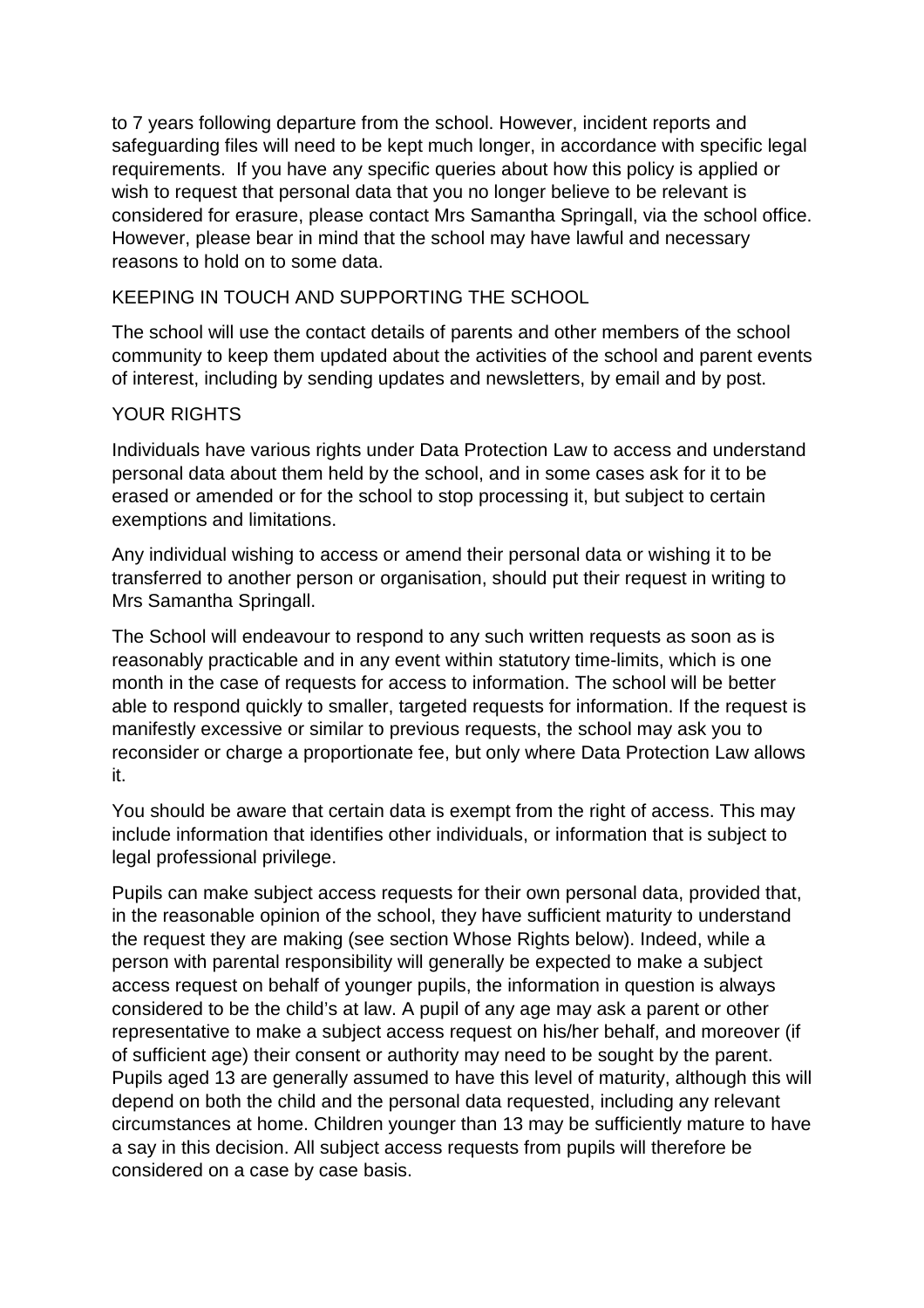Where the school is relying on consent as a means to process personal data, any person may withdraw this consent at any time (subject to similar age considerations as above). Please be aware however that the school may have another lawful reason to process the personal data in question even without your consent.

That reason will usually have been asserted under this Privacy Notice or may otherwise exist under some form of contract or agreement with the individual (e.g. an employment or parent contract, or because a purchase of goods, services or membership of an organisation has been requested).

## WHOSE RIGHTS

The rights under Data Protection Law belong to the individual to whom the data relates. However, the school will rely on parental consent to process personal data relating to pupils (if consent is required). In general, the school will assume that pupils' consent is not required for ordinary disclosure of their personal data to their parents, e.g. for the purposes of keeping parents informed about the pupil's activities, progress and behaviour, and in the interests of the pupil's welfare, unless, in the school's opinion, there is a good reason to do otherwise.

However, where a pupil seeks to raise concerns confidentially with a member of staff and expressly withholds their agreement to their personal data being disclosed to their parents, the school may be under an obligation to maintain confidentiality unless, in the school's opinion, there is a good reason to do otherwise; for example where the school believes disclosure will be in the best interests of the pupil or other pupils, or if required by law.

Pupils are required to respect the personal data and privacy of others and to comply with the school's IT: acceptable use and e-safety policies and the school rules. Staff are under professional duties to do the same covered under the relevant staff policy.

# DATA ACCURACY AND SECURITY

The school will endeavour to ensure that all personal data held in relation to an individual is as up to date and accurate as possible. Individuals must please notify the school office staff of any changes to information held about them.

An individual has the right to request that any inaccurate or out-of-date information about them is erased or corrected (subject to certain exemptions and limitations under Act).

The school will take appropriate technical and organisational steps to ensure the security of personal data about individuals, including policies around use of technology and devices, and access to school systems. All staff and governors will be made aware of this policy and their duties under Data Protection Law and receive relevant training.

#### QUERIES AND COMPLAINTS

Any comments or queries on this policy should be directed to the Headteacher, Ms Lucy Wayman.